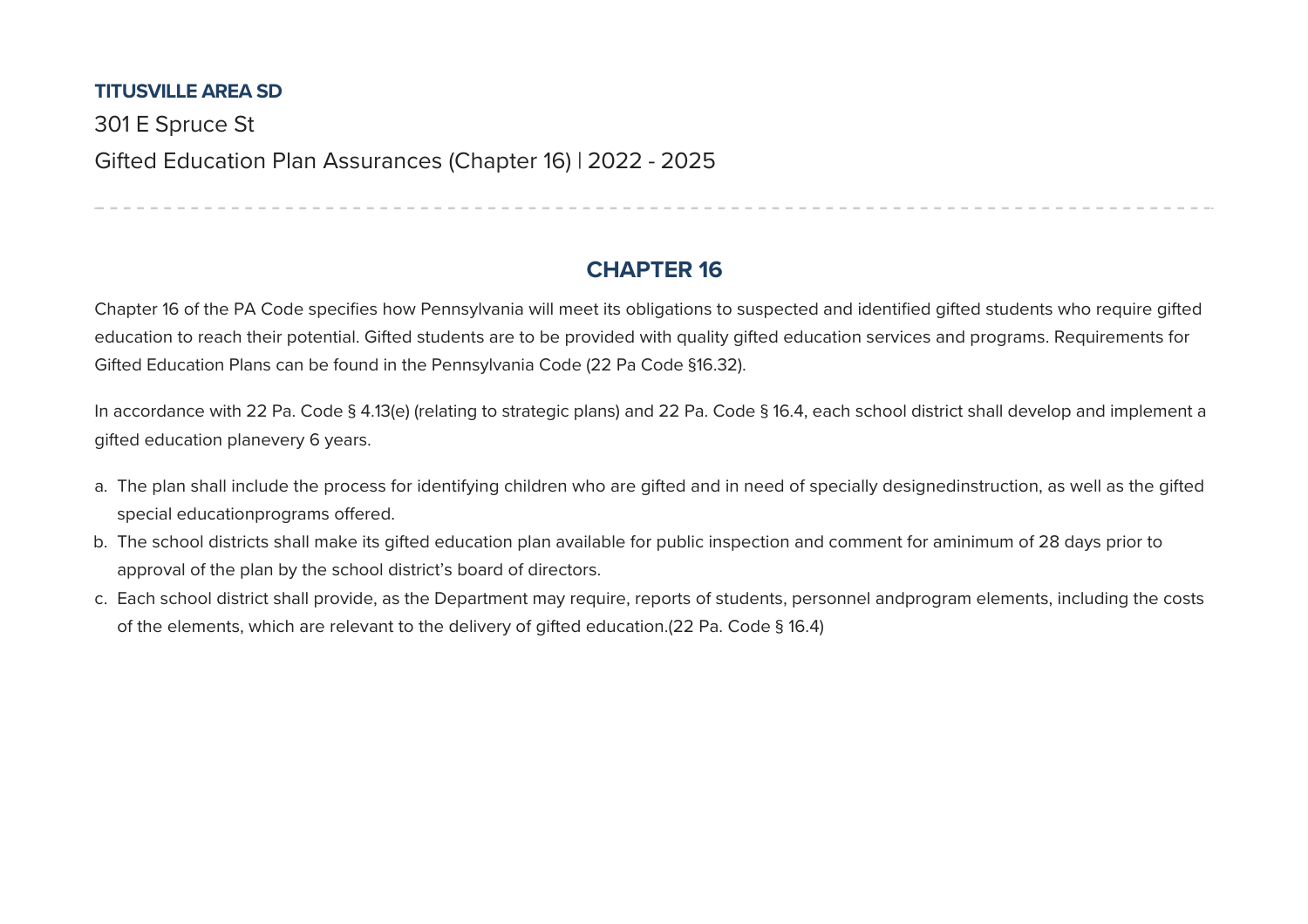1. Describe your district's public notice procedures conducted annually to inform the public of the gifted education services AND programs offered (newspaper, student handbooks, school website, etc.).

The Titusville Area School District will conduct public awareness activities to inform the public about gifted education services and programs and the manner by which to request these services and programs. These awareness activities are designed to reach parents of students enrolled in the Titusville Area School District and also the parents of school age children who are not enrolled in the Titusville Area School district. Our awareness activities are conducted annually and include providing information in the local newspapers, in all district student handbooks, in flyers located throughout the district, in displays in public places such as the public library or school lobby, and on the school district website. (22 Pa. Code §16.21(b)) The annual public notification of child identification activities include a description of gifted services and programs available and the needs of children served by these services and programs. The purpose, time, and location of screening activities are outlined. A description of how to request that the district initiate the screening and evaluation process is defined. Additionally, an explanation of the confidentiality protections for information regarding a specific child is delineated.

2. Describe your district's process for locating students who are thought to be gifted and may need specially designed instruction. The Titusville Area School District uses multiple systems to locate and identify all students within the district who are thought to be gifted and in need of specially designed instruction." (22 Pa. Code §16.21(a). The district determines the student's needs through a screening and evaluation process which meets the requirements of this chapter (22 Pa. Code §16.21(c). A formal screening process occurs for students during their second grade year district-wide. This formal screening process is done in each student's traditional class and the CoGAT is used to determine possible gifted students. The CoGat is the Cognitive Abilities Test and is a group-administered assessment intended to estimate students' learned reasoning and problem solving abilities through a battery of verbal, quantitative, and nonverbal test items. Additional screening activities include internal reviews performed by the building administration and faculty during building level data analysis. If a student is consistently an outlier, the administration initiates the Child Study Process for a possible gifted evaluation. The district has a procedure and criteria to screen all students and evaluate students who are thought to be gifted. Once screened and identified as a possible student eligible for gifted programming, the Titusville Area School District follows the established state guidelines for compliance. During this screening process, the Titusville Area School District uses data from a variety of sources. Possible sources include medical history, readiness, achievement tests, ability tests, group intelligence tests, anecdotal information from the parent, other educators and suject area teachers. These data sets are then compared to predetermined multiple criteria for gifted potential/performance outlined in the TASD Gifted Programming handbook.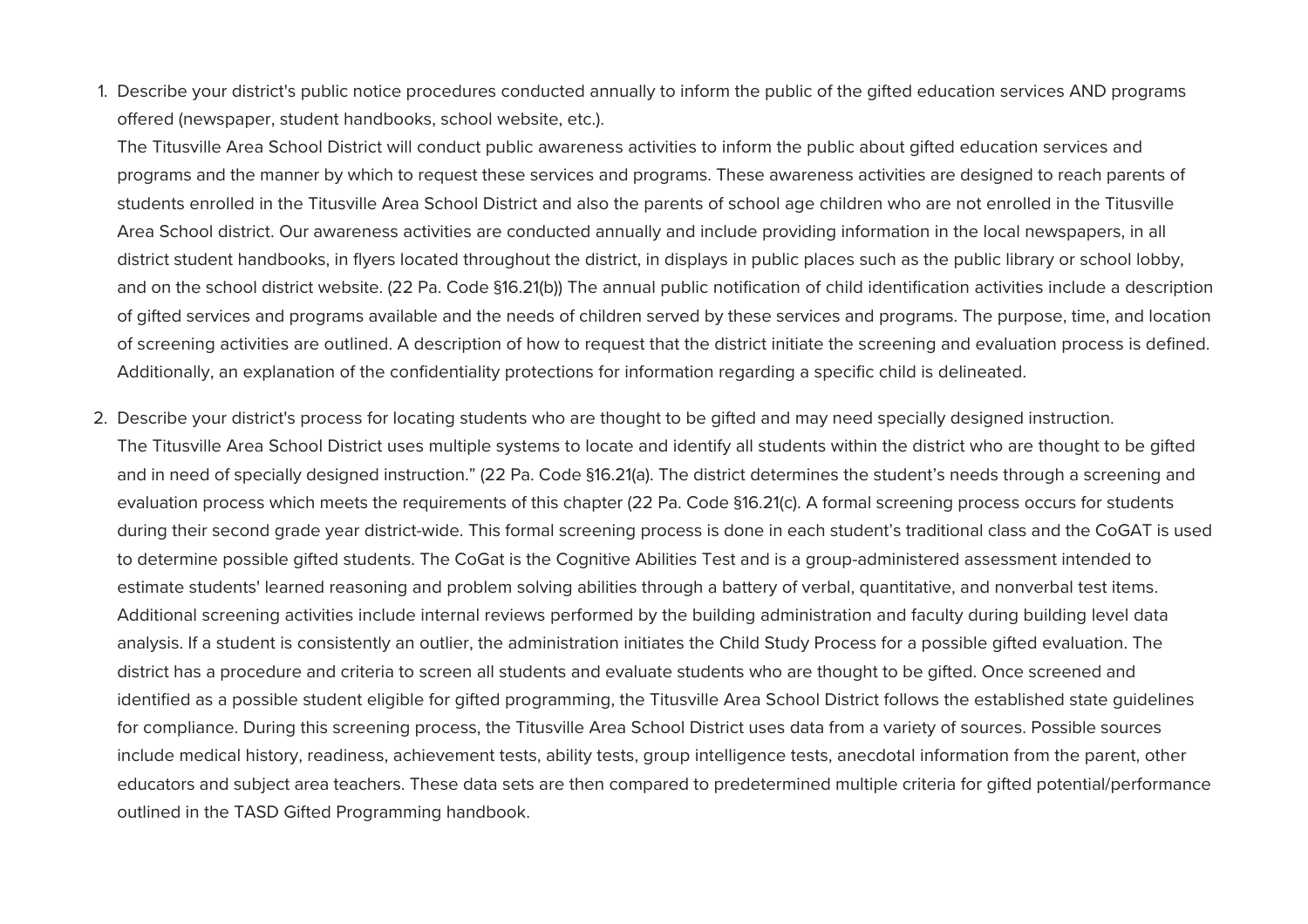3. Describe your district's procedures for determining ELIGIBILITY (through MULTIPLE CRITERIA) and NEED (based on ACADEMIC STRENGTH) for potentially mentally gifted students (EVALUATION).

A referral for the Gifted Multidisciplinary Evaluation is made when one of the following three areas occur: 1. Teacher or parent believes the student to be gifted 2. Student is not receiving appropriate education under Chapter 4 (relating to academic standards and assessment) 3. The student's parents request an evaluation (22 Pa.Code §16.22(c)) or the screening efforts of the student indicates high potential consistent with the definition of mentally gifted or a performance level which exceeds that of other students in the regular classroom ((22 Pa. Code §16.22 (b)(2)) For students who are thought to be gifted, the Titusville Area School District will perform the following steps: (1) The Gifted Multidisciplinary Team (GMDT) conducts the Gifted Multidisciplinary Evaluation (2) The GMDT compiles a written report based on the outcome of the Gifted Multidisciplinary Evaluation, using the form entitled Gifted Written Report (GWR) (3) If the GMDT identifies the student as a gifted student, the Gifted Individualized Education Plan (GIEP) Team uses the GWR to develop a GIEP Parents may, in writing, request a GMDE once per school term. When a parent's request for a GMDE is received by the school district, regardless of the school's screening policy, the evaluation must be completed within regulatory timelines. The timeline begins from the date the school district receives the signed Permission to Evaluate from the parent. Under §16.22(c), if a parent makes a verbal request to any professional employee or administrator of the school district, that individual shall provide a copy of the Permission to Evaluate Form to the parents within 10 calendars days of the oral request. The members of the Gifted Multidisciplinary Team (GMDT) will include the following individuals at a minimum: • The student's parents • A certified school psychologist • Persons familiar with the student's educational experience and performance • One or more of the student's current teachers • Regular education teacher • TASD Gifted Coordinator • TASD Special Education Director The GMDE shall be sufficient in scope and depth to investigate information relevant to the student's suspected giftedness, including academic functioning, learning strengths and educational needs (22 Pa. Code §16.22(e)). Tests and similar evaluation materials that are used to determine giftedness are selected and administered in a manner that is free from racial and cultural bias and bias based on disability. The selected and administered evaluation test results will accurately reflect the student's aptitude, achievement level or other factors the test purports to measure. All evaluation materials are professionally validated for the specific purpose for which they are used and only administered by certified school psychologists under instructions provided by the producer of the tests and sound professional practice. The school psychologist selects and administers to assess specific areas of educational need and ability and not merely a single general IQ (22 Pa. Code 16.22(g)(3)(i),(ii),(iii),(iv), and (y)). The following indicators of giftedness are drawn from a wide variety of sources. The GMDE is the process to gather the information that assists in determining if a child is mentally gifted according to the state's definition. The evaluation looks at information relevant to the student's suspected giftedness including academic functioning, learning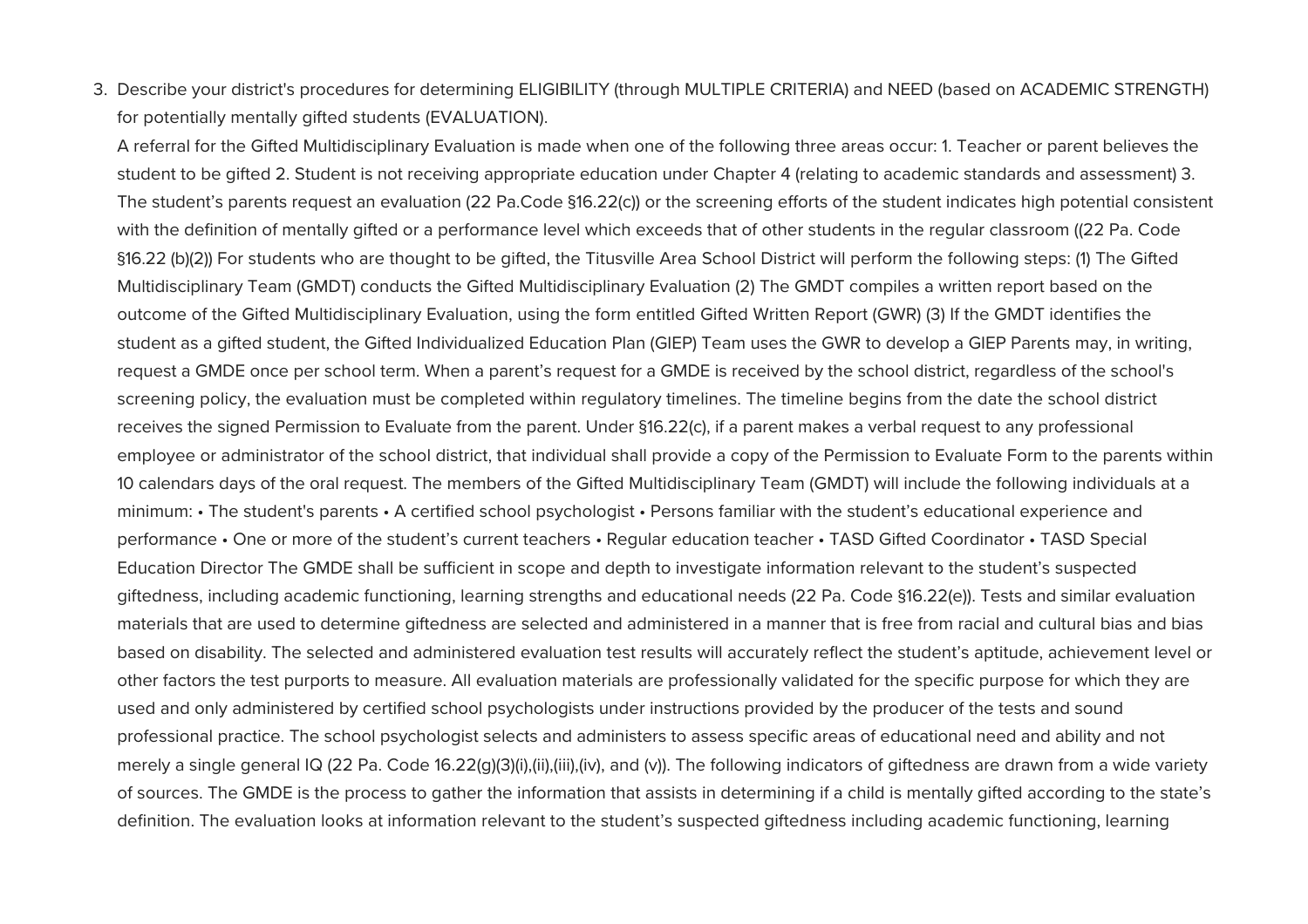strengths and educational needs. The GMDE may include, but is not limited to, information from: • Ability tests • Nationally normed individualized standardized achievement assessments • Classwork samples • Curriculum-based assessments • Cumulative review tests • Performance-based skills as demonstrated in portfolios, products, competitions or other demonstration of skills • Teacher observation • Noteworthy achievements • Parental input (should include student's abilities, interests, and needs as they relate to the instructional setting) The GMDT assures that comprehensive data has been collected on the student to indicate academic instructional levels, thinking skills, other learning skill levels, rate of acquisition/retention for mastery of new content and skills, academic interests/strengths and, as appropriate, developmental levels (young students) and career goals. This approach provides clarifying information about the ability of children who score below IQ 130 (within the standard of measurement for the test) and have strong indications of gifted performance. This assessment determines if additional assessments, such as out-of-level academic testing, are needed. A clear explanation of the evaluation results is part of the Gifted Written Report. This explanation includes the functional/instructional level and frustration level; grade level equivalencies; district performance criteria for competency, mastery and excellence of output; comprehensive developmental levels in subtests; implications in the learning process of the student; recommendations of whether a student is gifted and in need of specially designed instruction; and recommendations appropriate for integrated programming if a student has more than one area of exceptionality. The report will also provide information about the student's adaptive and social behavior if this is appropriate. The GMDT will meet during the evaluation process to clarify the purpose of the evaluation or discuss details surrounding the evaluation. Students who are identified with an IQ 130 or more: (Approximately 98th-99th percentile) are termed "mentally gifted". This includes a person who has an IQ of 130 or higher, when multiple criteria as set forth in Department Guidelines indicate gifted ability. This identification cannot be held out due to deficits in memory or processing speed. The following additional criteria other than IQ Score will also be considered: • Achievement – Year or more above grade achievement for the normal age group in one or more subjects. (Acadience, IXL, PSSA, WIAT) • Rates of Acquisition and Retention - Approximately 1-3 repetitions of new knowledge/skills to achieve mastery. (Teacher Rating & Chuska Acquisition/Retention Scales) • Demonstrated Achievement – achievement/performance/expertise in one or more academic areas as evidenced by permanent products, portfolios, demonstration of skills, awards, community involvement of others. (Teacher/Parent Nomination & Portfolio) • Early Skill Development – high level thinking skills, academic creativity, leadership skills, intense academic interest areas, communications skills, foreign language aptitude or technology expertise. (Teacher/Parent Nomination, Teacher/Parent Packet, Gifted Rating Scales) The Titusville Area School District will follow the Alternative Gifted Identification Procedures for any student who is evaluated. There are three ways that a student can qualify for gifted support.  $\cdot$  A student who scores 130 or above on a nationally normed standardized cognitive assessment (minus the standard error of measure for the assessment given) and meets one other criterion from the other criteria list. • A student who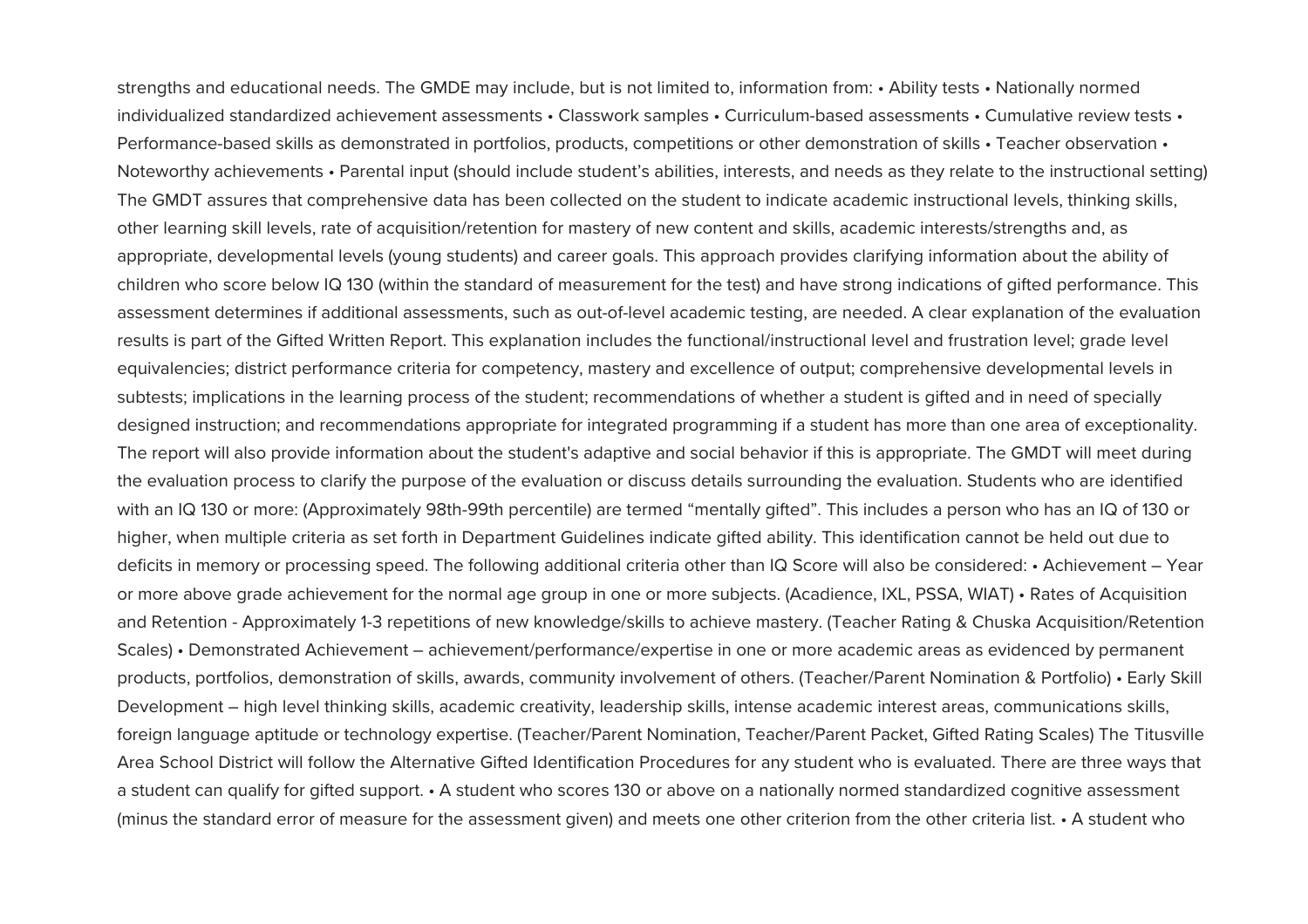scores 125 full scale IQ score or above on a nationally normed standardized cognitive assessment (minus the standard error of measure for the assessment given) or scores over 125 on an additional area of identification and meets one of the other criteria from the other criteria list. • A student who scores between 120 and 124 full scale IQ score or above on a nationally normed standardized cognitive assessment (minus the standard error of measure for the assessment given) or scores over 125 on an additional area of identification and meets two of the other criteria from the other criteria list. • Students who score 119 or below do not qualify for gifted support.

4. Describe the gifted programs\* that are offered to provide opportunities for acceleration, enrichment, or both. \*The word "programs" refers to the CONTINUUM OF SERVICES, not one particular option.

The Titusville Area School District provides a combination of acceleration and enrichment to provide the greatest opportunity for flexible programming to meet the needs of the gifted. An individualized program is provided for all identified students. This program establishes learning opportunities to insure meaningful progress (22 Pa. Code §§16.1(viii), 16.41(2)). The identified gifted student is provided with instruction that is at an appropriate level of challenge and with adjustments that accommodate individual needs. The instruction is reasonably calculated to yield meaningful educational benefit and student progress. The district will provide program options chosen for each gifted student that are developed based on the strengths and needs identified within the GIEP and must be agreed to by the GIEP team. Programming options for the gifted students are offered through a variety of settings and selections such as: • Curriculum compacting- This approach compresses curriculum into a shorter period of time than typically presented, allowing the gifted student to study related material while classmates master standard content. • Cluster Grouping- This approach places a small group of identified gifted students in a classroom with other students of mixed abilities. • Independent Study-This approach allows students to work independently under quidelines or a contract. • Mentorships, apprenticeships, and field experiences- This approach is designed to meet students' performance levels and career interests. • Grade and/or Subject Acceleration- This approach allows the gifted student to progress through an educational program at rates faster or ages younger than is conventional. • Field Experiences- This approach is an out-of-school educational experience such as trips, workshops, and extracurricular activities. • Tiered Assignments-This approach adjusts the same lesson or concept to accommodate high, middle, and low readiness levels. • Honors Classes-This approach provides the gifted student with the traditional curriculum covered at a faster pace with greater depth, abstraction or complexity. • Advanced Placement-This approach accelerates the gifted student and accelerates students with AP classes in high school and they take AP exams. • Dual Enrollment- This approach provides students with the opportunity to take college courses while earning both high school and college credit. • Pull-Out Program (SEEK)- This approach pulls the gifted student out of the regular classroom on a scheduled basis to go to a resource room staffed